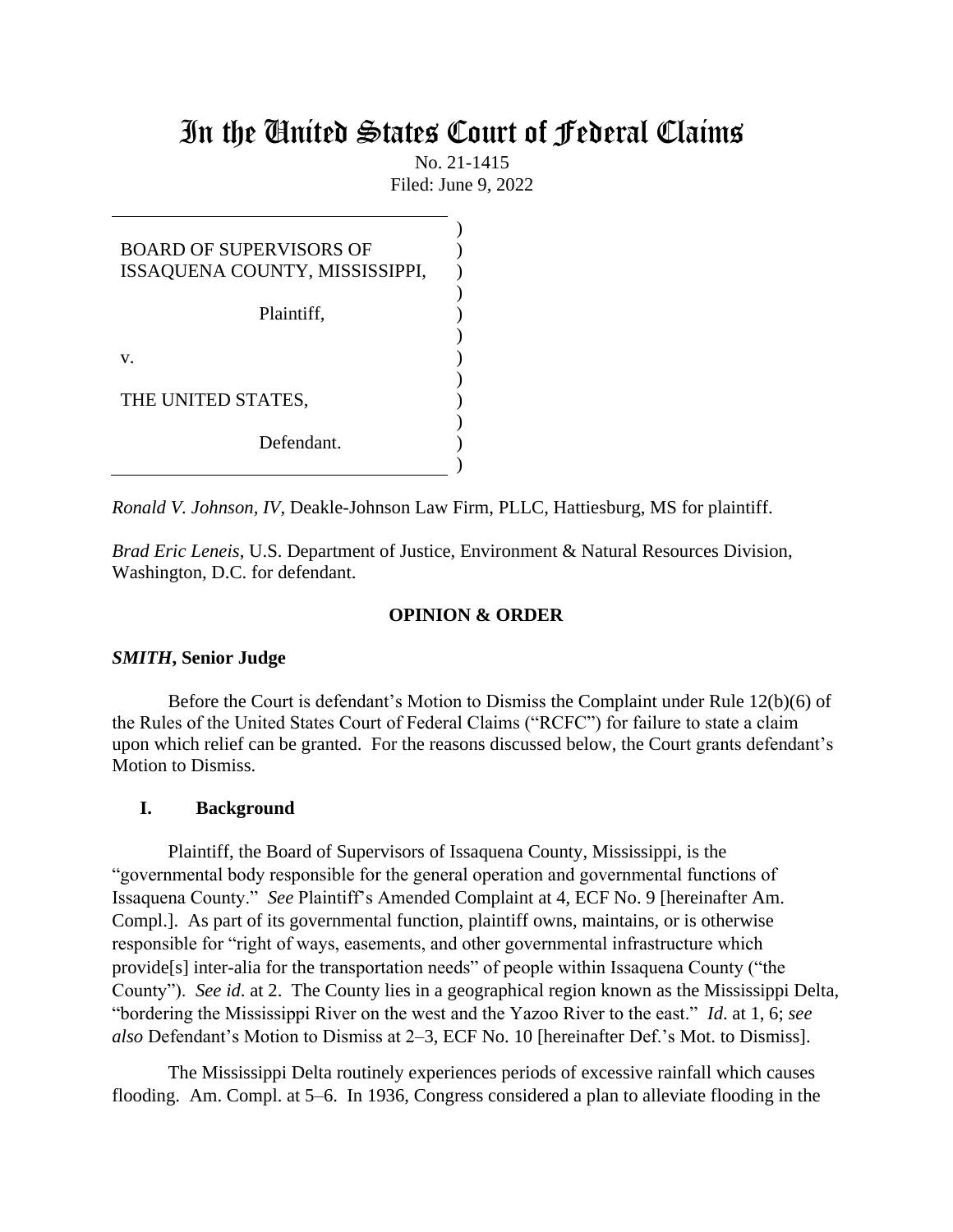region by constructing a floodway to divert excess water from the Mississippi River, but the plan was abandoned in 1941 and the floodway was never built. *Id*. at 5–6; Def.'s Mot. to Dismiss at 13; *see also* 33 U.S.C. §§ 702a-1, 702a-12(a).Instead, the government built the Yazoo Backwater Project (the "Project"), a levee system to shield portions of the County near the confluence of the Mississippi and Yazoo rivers from flooding. Am. Compl. at 5.

The Project uses floodgates, such as the Steele Bayou Control Structure, and levees to control flood levels during periods of high-water stages along the Mississippi and Yazoo Rivers. *Id.* at 6. During these periods, upstream flooding can occur when the rivers are saturated by rain, exceed their capacity to pass the accumulated rainfall, and water backs up in the river downstream. *See id*. at 5–6; *see also* Def.'s Mot. to Dismiss at 1. This process is known as "backwater flooding." *See* Am. Compl. at 5–6; *see also* Def.'s Mot. to Dismiss at 1, 3. When the Mississippi and Yazoo Rivers experience high-water levels, the floodgates at the Steele Bayou Control Structure close to prevent backwater flooding in the drainage area protected by the Project's levee system (the "Yazoo Backwater area"). Am. Compl. at 6. Anytime the water level behind the floodgates (i.e., the landside) is higher than the water level in front of the floodgates (i.e., the riverside), and above the 70-foot water level, the floodgates are opened to drain runoff water from the Yazoo Backwater area into the Yazoo and Mississippi rivers. *See* Final Supplement No. 2 to the 1982 Yazoo Area Pump Project Final Environmental Impact Statement [hereinafter 2020 EIS], Appx. G: Engineering Report at  $69<sup>1</sup>$  When the water level on the riverside is higher than that of the landside, the floodgates are closed to prevent backwater flooding. *Id*.

Once the floodgates close, water does not pass between the Yazoo Backwater area and the rivers. Am. Compl. at 6. Any additional rain that falls in the drainage area behind the floodgates can pond and cause flooding in the Yazoo Backwater area. *Id*. However, the Steele Bayou Control Structure operates to reduce the water level in the Yazoo Backwater area and only holds back excess water on the landside from draining when the water level on the riverside is higher (i.e., when backwater flooding will occur). *See* 2020 EIS, Appx. G at 65–66. The Project originally contemplated a pump station near the Steele Bayou Control Structure to drain ponded water behind the levees, but it was never installed. Am. Compl. at 6; *see also* Def.'s Mot. to Dismiss at 11–12.

Starting in the fall of 2018, the Mississippi River experienced an extended period of near record-high water levels, forcing an extended closure of the gates at the Steele Bayou Control Structure to prevent the Mississippi River from flooding the Yazoo Backwater area behind the floodgates. Am. Compl. at 7; *see also* 2020 EIS, Appx. G at 65. Simultaneously, large amounts of rainfall accumulated behind the Project's levees, affecting 550,000 acres of the Yazoo

<sup>&</sup>lt;sup>1</sup> In considering a motion to dismiss, the Court may properly take judicial notice of the contents of public documents. *See Sebastian v. United States*, 185 F.3d 1368, 1374 (Fed. Cir. 1999). In this instance, both parties have presented the 2020 EIS in their respective briefs to the Court and have not disputed its factual content. *See* Defendant's Motion to Dismiss at 3, 5, ECF No. 10; *see also* Plaintiff's Opposition to the United States' Motion to Dismiss at 7, ECF No. 11.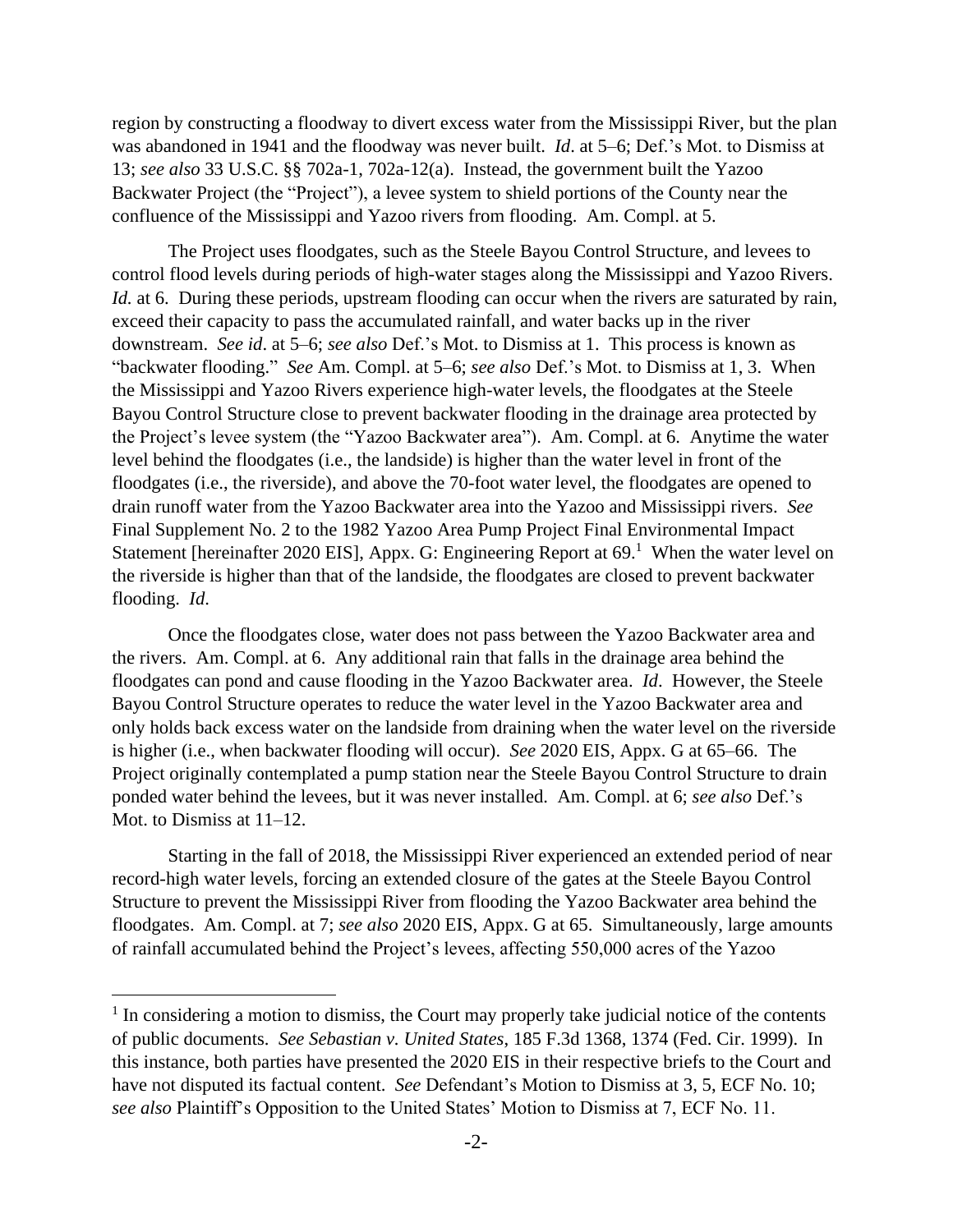Backwater area, including parts of Issaquena County. Am. Compl. at 7; *see also* 2020 EIS, Appx. G at 65. The region remained in flood until the floodwaters receded in August 2019. Am. Compl. at 7; *see* 2020 EIS, Appx. G at 66. The prolonged flooding damaged approximately 687 residences and eroded and damaged infrastructure, including roads, culverts, pipes, and drainage structures owned and maintained by the Plaintiff. Am. Compl. at 4, 7–8.

On June 1, 2021, plaintiff filed its Complaint in this Court, seeking relief for defendant's alleged taking of property "without just compensation in violation of the Fifth Amendment to the United States Constitution." *See* Complaint at 9, ECF No. 1. On October 4, 2021, plaintiff filed its Amended Complaint. *See* Am. Compl., ECF No. 9. On November 18, 2021, defendant filed its Motion to Dismiss. *See* Def.'s Mot. to Dismiss, ECF No. 10. On December 16, 2021, plaintiff filed its response. *See* Plaintiff's Opposition to the United States' Motion to Dismiss, ECF No. 11 [hereinafter Pl.'s Resp.]. On January 11, 2022, defendant filed its reply. *See* United States' Reply in Support of its Motion to Dismiss, ECF No. 14 [hereinafter Def.'s Reply]. Defendant's Motion to Dismiss is fully briefed and ripe for review.

## **II. Motion to Dismiss**

## **A. Legal Standard**

Defendant moves to dismiss plaintiff's Complaint under RCFC 12(b)(6) for failure to state a claim upon which relief can be granted. *See* Def.'s Mot. to Dismiss at 22.

To survive dismissal, plaintiff's Complaint must "contain sufficient factual matter, accepted as true, to 'state a claim to relief that is plausible on its face.'" *Ashcroft v. Iqbal*, 556 U.S. 662, 678 (2009) (citing *Bell Atl. Corp. v. Twombly*, 550 U.S. 544, 570 (2007)). A claim has "facial plausibility" when the "plaintiff pleads *factual content* that allows the court to draw the reasonable inference that the defendant is liable for the misconduct alleged." *Iqbal*, 556 U.S. at 678 (emphasis added). Importantly, "facial plausibility" is "not akin to a probability requirement"; rather, the plausibility standard "asks for more than a sheer possibility that a defendant has acted unlawfully." *Id*. "[W]hile the pleading standard does not require 'detailed factual allegations,' it does require more than 'labels and conclusions.'" *Peraton Inc. v. United States*, 146 Fed. Cl. 94, 100 (2019) (internal citations omitted).

When reviewing the complaint, the Court will assume the veracity of well-pleaded factual allegations, and then "determine whether they plausibly give rise to an entitlement to relief." *Iqbal*, 556 U.S. at 679. However, the Court "must not mistake legal conclusions presented in a complaint for factual allegations which are entitled to favorable inferences." *Peraton*, 146 Fed. Cl. at 100 (citations omitted). The Court is "not bound to accept as true a legal conclusion couched as a factual allegation," or be satisfied with "a formulaic recitation of the elements of a cause of action." *See Twombly*, 550 U.S. at 555 (citations omitted). Furthermore, the Court is not required to accept allegations that "contradict matters properly subject to judicial notice or by exhibit." *Terry v. United States*, 103 Fed. Cl. 645, 652 (2012) (citations omitted).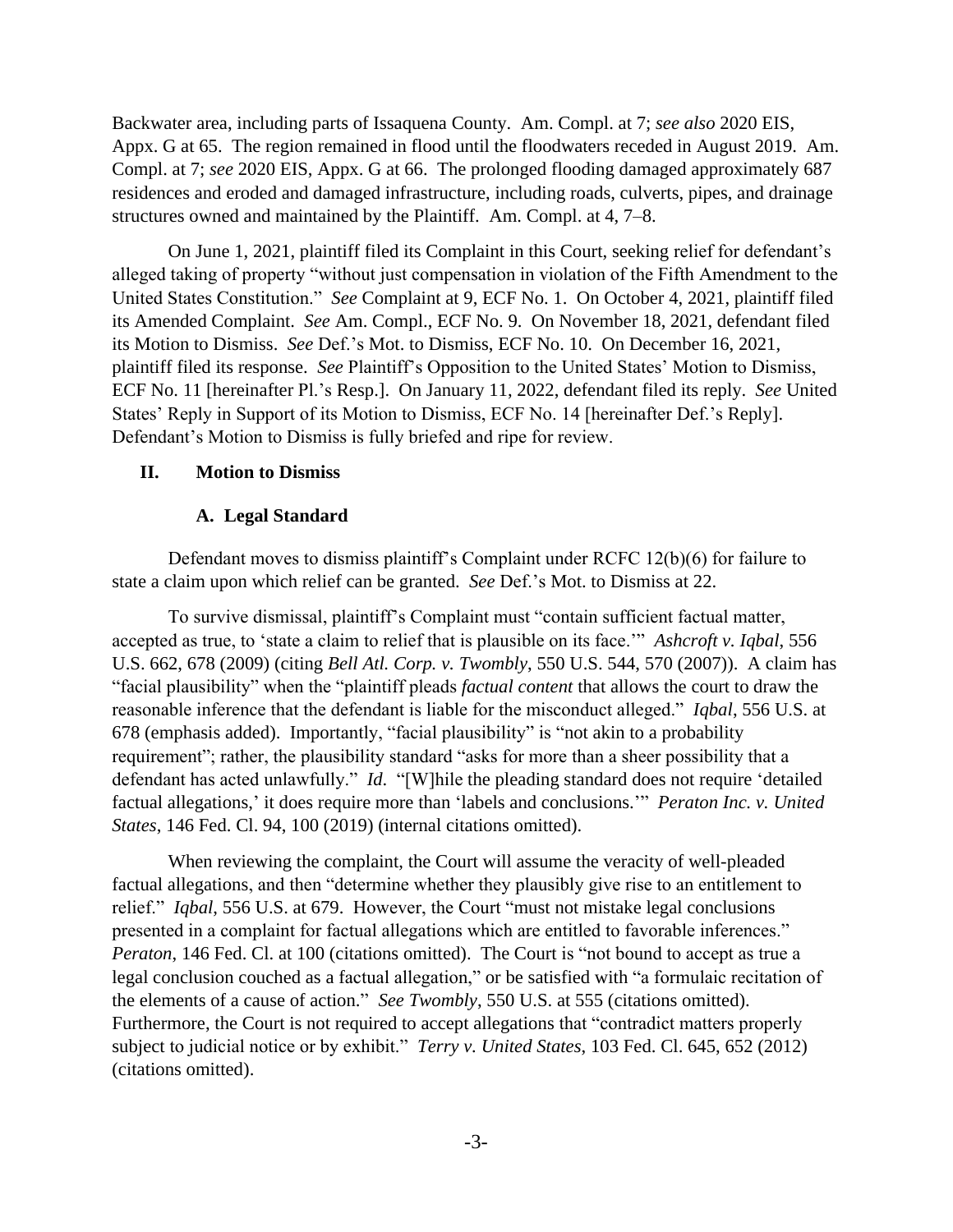Determining whether a complaint has stated a plausible claim for relief is a "contextspecific task that requires the reviewing court to draw on its judicial experience and common sense." *Iqbal*, 556 U.S. at 679. "[W]here the well-pleaded facts do not permit the court to infer more than the mere possibility of misconduct, the complaint has alleged—but it has not 'show[n]'—'that the pleader is entitled to relief.'" *Id*. (citing Fed. R. Civ. P. 8(a)(2)). The Court will analyze whether well-pleaded factual allegations nudge plaintiff's claim "across the line from conceivable to plausible." *Id*. at 680. A complaint should be dismissed under RCFC 12(b)(6) "when the facts asserted by the claimant do not entitle [them] to a legal remedy." *Lindsay v. United States*, 295 F.3d 1252, 1257 (Fed. Cir. 2002).

### **B. Discussion**

Plaintiff seeks relief for defendant's alleged taking of property "without just compensation in violation of the Fifth Amendment to the United States Constitution." *See* Am. Compl. at 9. According to plaintiff, the County has suffered repeated flooding because of defendant's "acts or inactions" involving the levee system used to manage high-water stages on the Mississippi and Yazoo rivers. *See id.* at 2, 6, 9. Specifically, plaintiff alleges that the closure of the Steele Bayou Control Structure caused flooding of its property and if the government had constructed a pumping system or alternative drainage route as originally planned, "the current flooding and taking of [its] property also would not have occurred." *Id*. at 8.

Defendant argues that plaintiff's Complaint is defective in two respects: (1) plaintiff cannot state a valid takings claim premised on government *inaction*, as opposed to government *action*; and (2) plaintiff's allegations fail to establish a necessary element of a takings claim, i.e., causation between government action and plaintiff's injury. *See* Def.'s Mot. to Dismiss at 16. In response, plaintiff insists that its claim is based on both affirmative government action and inaction. *See* Pl.'s Resp. at 10; *see also* Pl.'s Resp. at 13 ("it was both the *actions* of the government in building the levees and water control structures, as well as its *inactions* in failing to complete the pumps, that led to [the] taking." (emphasis in original)). Plaintiff further argues that defendant applies a "heightened pleading standard" regarding causation and that it has "clearly pled a cause of action that is 'plausible on its face.'" *Id*. at 15 (citation omitted).

#### **i. Government Inaction**

It is well-settled that a plaintiff cannot bring a Fifth Amendment takings claim for flooding caused by government inaction. *See, e.g.*, *United States v. Sponenbarger*, 308 U.S. 256 (1939); *St. Bernard Parish Gov't v. United States*, 887 F.3d 1354 (Fed. Cir. 2018); *Georgia Power Co. v. United States*, 633 F.2d 554 (Ct. Cl. 1980). The government may only be liable for property loss that is the "direct, natural, or probable result of authorized government *action*." *St. Bernard Parish Gov't*, 887 F.3d at 1359–60 (citing *Arkansas Game & Fish Comm'n v United States*, 568 U.S. 23 (2012)) (emphasis added). Thus, the government cannot be liable for any takings claim which stems from government inaction because takings claims are premised on affirmative acts by the government. *See id*. at 1360.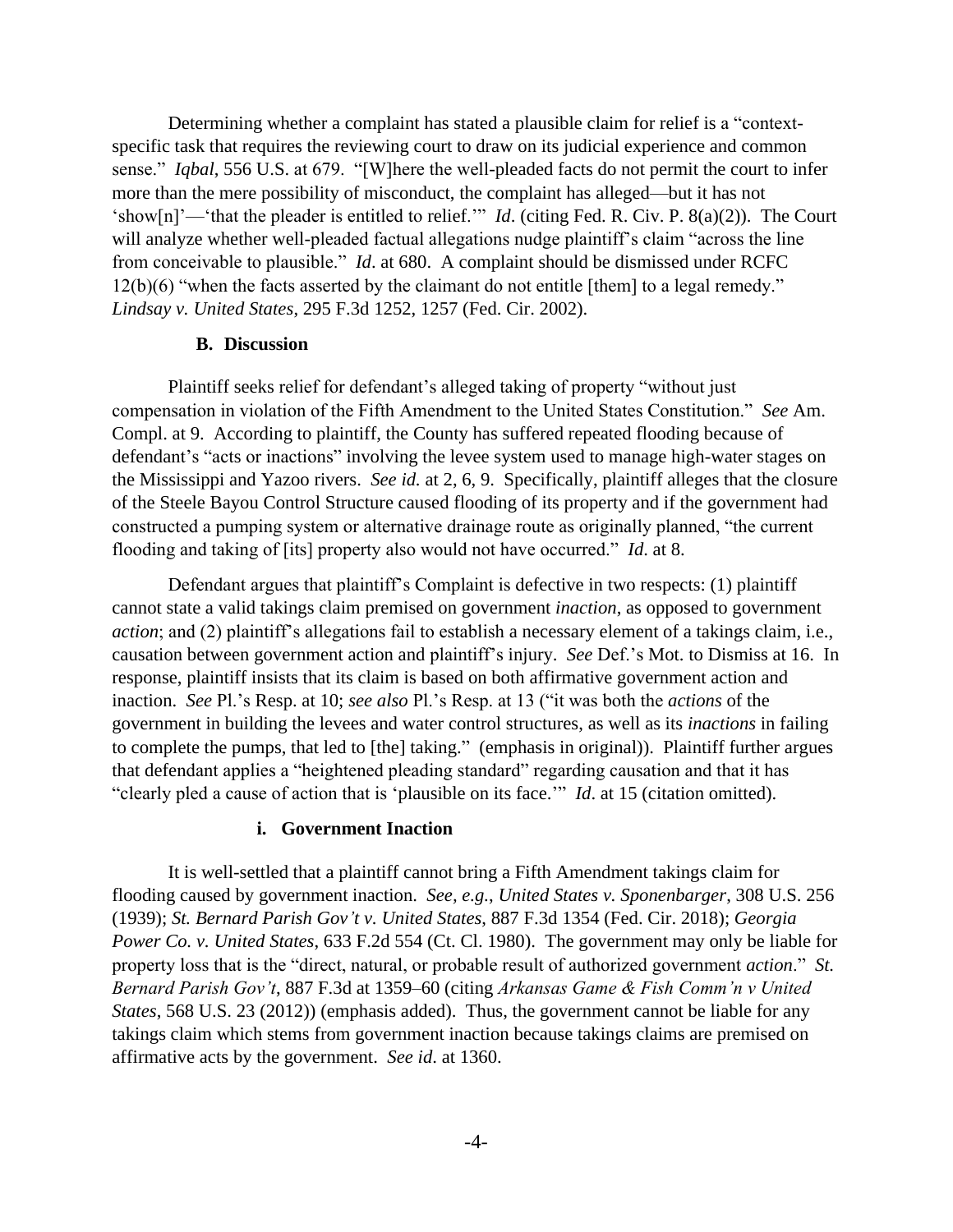Here, plaintiff makes allegations of government inaction which cannot support a Fifth Amendment takings claim. Plaintiff alleges that its injury "is the direct, natural and foreseeable result of the *affirmative acts or inaction* of the United States." Am. Compl. at 3 (emphasis added); *see also* Am. Compl. at 2, 8–9; Pl.'s Resp. at 10). Specifically, plaintiff points to defendant's failure to construct pumps to remove accumulated ponding behind the levee system and a floodway for the Yazoo Backwater area as a cause for its injury. *See* Am. Compl. at 6 ("[T]he pumping facilities have never been completed, and no alternative drainage system has been devised."); *see also* Am. Compl. at 7 ("Because the pumps were never completed, an estimated 687 homes were flooded . . . ."). Plaintiff alleges that "[h]ad the pumps been installed as per the original plans of the Yazoo Backwater Project, or alternative drainage routes been constructed, the current flooding and taking of [its] property also would not have occurred." *Id*. at 8. In other words, plaintiff argues that the government should have taken some action to prevent the flooding that occurred. *See id*. Thus, plaintiff's takings claim is plainly based on government inaction.

Government inaction, however, cannot serve as the basis for a valid Fifth Amendment takings claim. The Supreme Court and the Federal Circuit have rejected similar claims asserting takings liability against the federal government when premised on government inaction or failure to act. *See United States v. Sponenbarger*, 308 U.S. 256, 265 (1939) (holding that no taking occurred when the government-built flood protection system, built to safeguard a large area from existing flood hazards, was inadequate to protect plaintiff's property from flooding); *see also St. Bernard Parish*, 887 F.3d at 1357–58, 1360 (holding that the government's failure to maintain or modify a navigational channel did not support a valid takings claim). In *Sponenbarger* and *St. Bernard Parish*, the Court did not find a taking when a government-built flood protection system or navigational channel flooded plaintiff's property because these claims were premised on government inaction. *Id*.; *St. Bernard Parish*, 887 F.3d at 1357–58, 1360. Similarly, plaintiff here fails to establish a valid takings claim because the government's liability cannot be premised on its failure to construct backwater pumps, a floodway for alternative drainage, or the Yazoo Backwater Project as originally planned, as these are allegations based on the government's failure to act. *See St. Bernard Parish*, 887 F.3d at 1360–62; *see Sponenbarger*, 308 U.S. at 265.

Alternatively, to the extent that plaintiff argues liability premised on government action and inaction *in combination* based on the holding *In re Upstream Addicks & Barker (Texas) Flood-Control Reservoirs*, plaintiff misses the mark. *See* Pl.'s Resp. at 10–13. In *Upstream Addicks & Barker*, the Court found the government liable for a taking of plaintiffs' property based on the construction of the Addicks and Barker dams, which impounded the storm water left by Hurricane Harvey in flood-pool reservoirs. 146 Fed. Cl. 219, 255 (2019). While the Court noted that "aspects of the original design . . . were not completed" and that the government purchased less land to store runoff than originally planned, the Court did not premise its holding on the government's *inaction*. *See id*. at 231–233, 257–58. Rather, the Court found the plaintiffs' injury was the "direct result of the government's construction, modification, and operation of the Addicks and Barker Dams" because the government designed the dams' floodpool reservoirs to encompass plaintiffs' properties. *Id*. at 254. Therefore, *Upstream Addicks*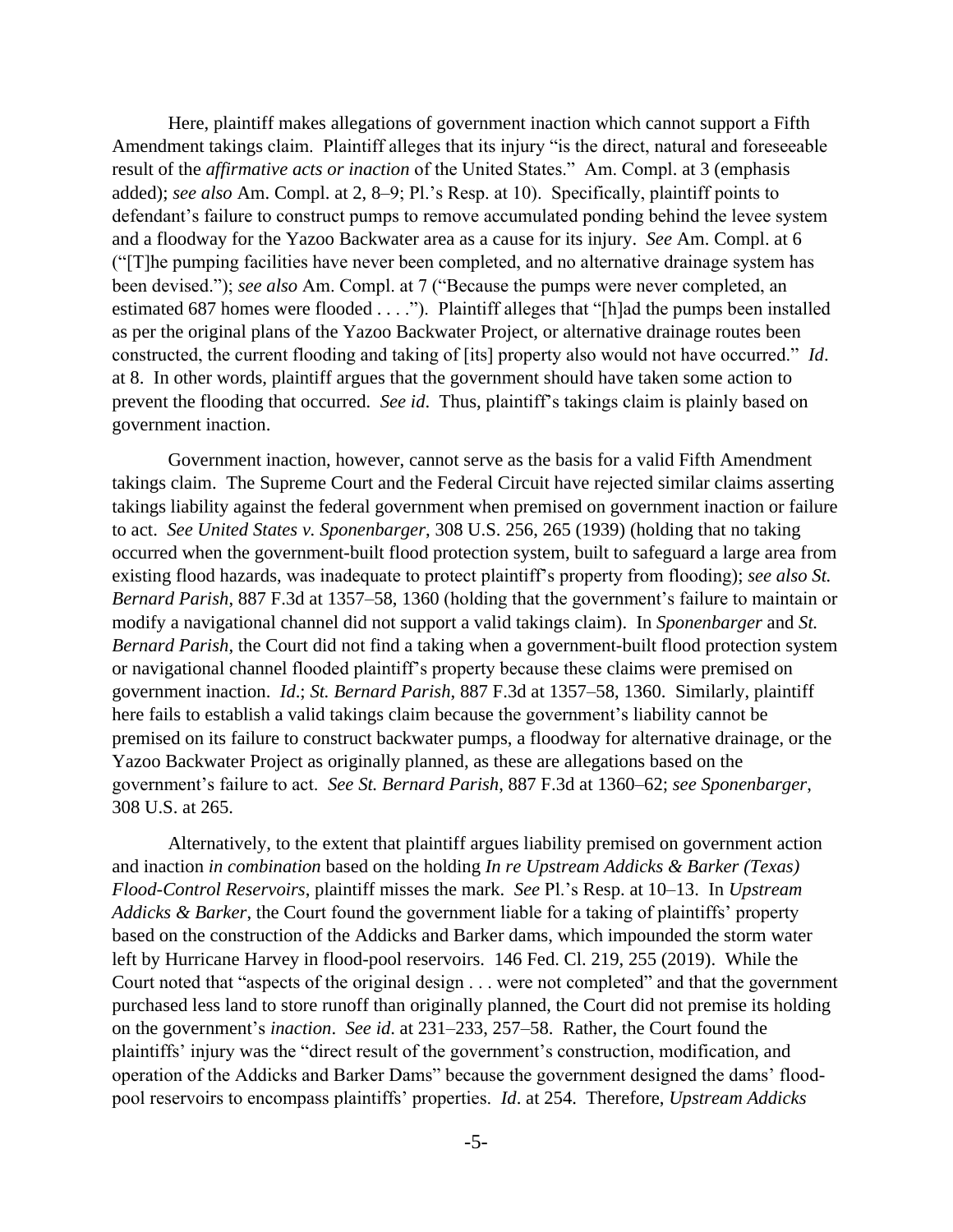reinforces that takings liability under the Fifth Amendment are premised on affirmative government action—not government inaction.

Therefore, plaintiff's allegations premised on the government's inaction—failure to construct backwater pumps, a floodway for alternative drainage, or even the Yazoo Backwater Project as initially planned—do not support a Fifth Amendment takings claim. *See St. Bernard Parish*, 887 F.3d at 1360–62.

## **ii. Government Action**

Plaintiff's takings claim is also premised on allegations that government action caused its property to flood. Am. Compl. at 8–9. Plaintiff's Complaint identifies two affirmative government actions as a basis for plaintiff's Fifth Amendment taking claim: (1) the operation of the Steele Bayou Control Structure; and (2) the construction of the Yazoo Backwater project. Am. Compl. at 8–9. Plaintiff alleges that the closure of the Steele Bayou Control Structure caused flooding in the Yazoo Backwater area. *See* Am. Compl. at 7; *see also* Am. Compl. at 8 ("The design, construction, and subsequent operation of the Yazoo Backwater Project and the Steele Bayou Control Structure by the [government] resulted in the direct, natural and foreseeable flooding of Plaintiff's property."). Plaintiff argues that, for the purposes of overcoming a motion to dismiss, the complaint need only "plausibly ple[ad] that the flooding on their lands is the direct, natural and foreseeable result of authorized government activity." Pl.'s Resp. at 15.

To plead a plausible takings claim, plaintiff must plead sufficient facts to support each element of its claim. *See Twombly*, 550 U.S. at 555. One such element is causation, where plaintiff bears the burden of proving that government action caused its injury. *See St. Bernard Parish*, 887 F.3d at 1362. "In order to establish causation, a plaintiff must show that in the ordinary course of events, absent government action, [it] would not have suffered the injury." *Id*. (citing *United States v. Archer*, 241 U.S. 119 (1916)). To properly allege causation for a Fifth Amendment taking in the flooding context, plaintiff must allege that its injuries caused by flooding would not have occurred "but-for" government action. *Id*. at 1364. For example, in *Archer*, the plaintiffs claimed that the government's construction of a dike on their property constituted a taking because the construction deposited sand and gravel on their land. 241 U.S. at 128. The Supreme Court remanded the case to determine "what would have occurred if the dike had not been constructed," due to the possibility that without the dike, a river may have permanently submerged the property anyways. *Id*. at 132. This "but-for causation" is a required element of any takings claim. *See St. Bernard Parish*, 887 F.3d at 1364.

As part of that causation analysis, the Court considers all relevant government actions, not just individual government actions, and whether these actions, in total, caused plaintiff's injury. *See id*. at 1364–65. For example, in *St. Bernard Parish*, the plaintiffs argued that the government's construction and operation of a navigational channel caused flooding on their property. 887 F.3d at 1364. The Federal Circuit, however, found that the plaintiffs failed to consider the impact of a related government levee project designed to reduce flooding on the plaintiffs' property. *Id.* at 1363–64. The Federal Circuit thus held that, as a matter of law, there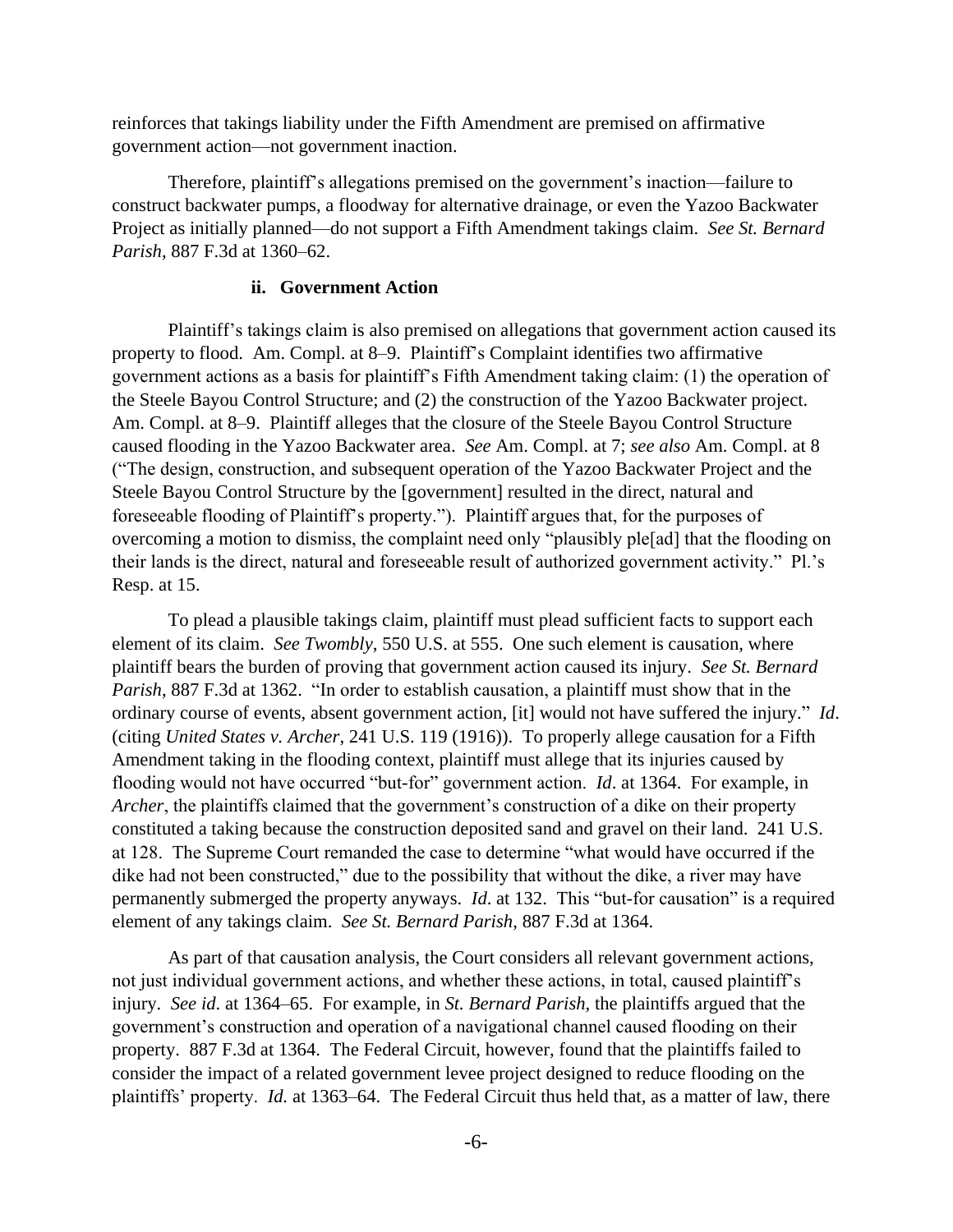was no taking liability because the plaintiffs only considered "isolated government actions" and because the "plaintiffs failed to present evidence comparing the flood damage that actually occurred to the flood damage that would have occurred if there had been no governmental action at all." *Id.* Thus, plaintiff cannot demonstrate "but-for" causation without addressing all government action relevant to its injury.

Here, the Court finds that plaintiff has failed to allege causation for a Fifth Amendment taking. To demonstrate causation for a Fifth Amendment taking in the flooding context, plaintiff must allege that its injuries caused by flooding would not have occurred "but-for" the totality of all relevant government action. *See Archer*, 241 U.S. at 128, 132. In other words, plaintiff must allege sufficient facts to support that the government's construction and operation of the Yazoo Backwater Project caused more flood damage to plaintiff's property than if the Project had never been built. *See St. Bernard Parish*, 887 F.3d at 1364. However, plaintiff's Complaint does not contain such allegations and therefore does not support plaintiff's claim for a Fifth Amendment taking.

Plaintiff's allegations do not establish what damage would have occurred "but-for" the totality of government action—i.e., had the government not built the Yazoo Backwater Project at all. Plaintiff's allegations only address the fact that the Steele Bayou floodgates and backwater levees kept runoff within the Yazoo Backwater area, while ignoring the overall effect of the Yazoo Backwater Project on mitigating backwater flooding to plaintiff's land. *See* Am. Compl. at 8. Specifically, plaintiff does not consider whether the Yazoo Backwater Project caused more flooding to plaintiff's properties than if the Project was operated differently or was never constructed. *See generally*, Am. Compl.; *see also* Pl.'s Resp. at 15 (arguing that plaintiff "need not specifically aver" such a causal statement). Plaintiff repeats conclusory statements that its injury was "a direct, natural and foreseeable result" of government action. *See, e.g.*, Am. Compl. at 9. Plaintiff has therefore failed to properly plead causation—that its injuries caused by flooding would not have occurred "but-for" government action—which is an essential element of a Fifth Amendment takings claim. *See St. Bernard Parish*, 887 F.3d at 1362. Without properly alleging causation, plaintiff fails to state a Fifth Amendment takings claim and its Complaint should be dismissed under RCFC 12(b)(6).

# **III. Conclusion**

In summary, the Court concludes that plaintiff's allegations of government inaction do not state a valid takings claim, and that plaintiff has not alleged sufficient facts to show that the construction or operation of the Yazoo Backwater Project caused its injury. For the reasons set forth above, defendant's Motion to Dismiss is hereby **GRANTED**. The Court directs the Clerk to enter judgment accordingly.